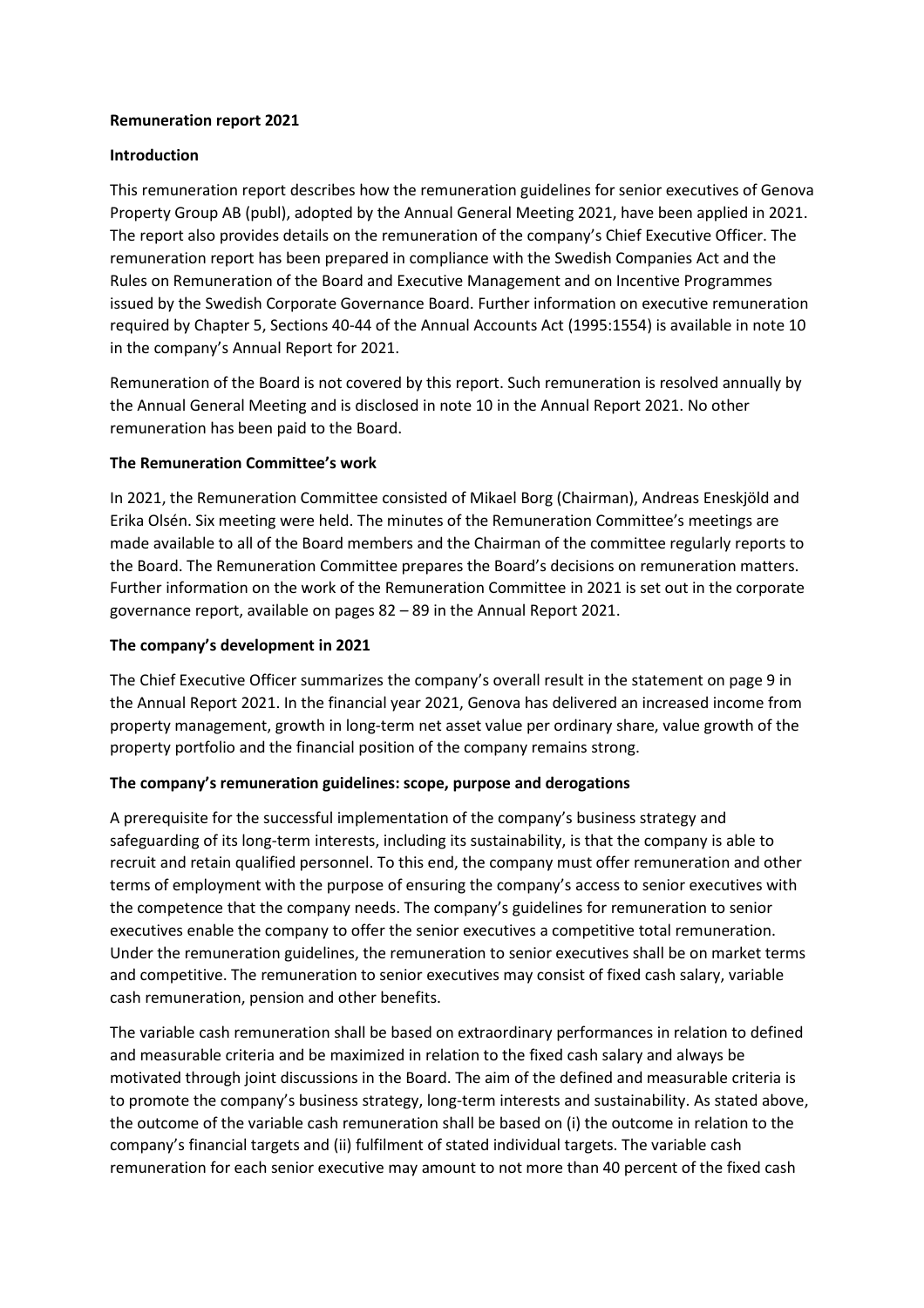salary. According to the guidelines, the Chief Executive Officer shall not obtain any variable cash remuneration.

In 2021, the company has complied with the applicable remuneration guidelines adopted by the Annual General Meeting. No derogations from the guidelines and no derogations from the decisionmaking process, that according to the guidelines must be applied in order to set out the remuneration, have been made. The guidelines are presented on pages 86-87 in the annual report. The auditor's statement regarding the company's compliance with the guidelines will be available at https://www.genova.se/investerare/bolagsstyrning no later than three weeks before the Annual General Meeting 2022. No remuneration to senior executives has been reclaimed by the company.

# **Outstanding and during the year completed incentive programmes**

Genova currently has one outstanding incentive programme which will extend until June 2024. The incentive programme is based on warrants issued to the wholly-owned subsidiary Genova Fastigheter AB for transfer to employees and consultants of the company. Senior executives, including the Chief Executive Officer, have been offered to subscribe for warrants like the other employees and consultants of the company. The incentive programme was resolved on the Annual General Meeting of the company.

**Incentive programme 2021/2024:** The Annual General Meeting 2021 resolved to issue a maximum of 400,000 warrants. Each warrant entitles the holder to subscribe for one new ordinary share in the company for SEK 125.10 per ordinary share during the period from 20 June 2024 until the date that follows 30 calendar days thereafter. A total of 400,000 warrants were issued, which have been subscribed for by the company's subsidiary Genova Fastigheter AB. Genova Fastigheter AB has, in turn, transferred 400,000 of the warrants to employees and consultants of the company. In 2021, 4,250 of these warrants have been repurchased. All employees and consultants of the company have been offered to participate in the incentive programme. The price (option premium) has been determined on marketable grounds using Black & Scholes valuation model, with the valuation being carried out by Svalner Skatt & Transaktion. The company has subsidized the price of the warrants in form of a cash bonus by repaying the amount paid for the warrants by the participants.

The Chief Executive Officer was allotted 69,000 warrants.

|                                  |                                     |                                            |                                   |                           | Financial year 2021                                 |                 |           |                                               |
|----------------------------------|-------------------------------------|--------------------------------------------|-----------------------------------|---------------------------|-----------------------------------------------------|-----------------|-----------|-----------------------------------------------|
|                                  | The main conditons of the programme |                                            |                                   |                           | Opening<br>balance                                  | During the year |           | <b>Closing</b><br>balance                     |
| Name                             | Programme                           | Option premium<br>and date of<br>allotment | Subscription<br>period            | <b>Subscription price</b> | Warrants<br>held at the<br>beginning<br>of the year | <b>Allotted</b> | Exercised | Warrants<br>held at the<br>end of the<br>year |
| <b>CEO Michael</b><br>Moschewitz | 2021/2024                           | 2,76 kr<br>2021-06-10                      | 2024-06-20<br>until<br>2024-07-20 | SEK 125.10                |                                                     | 69,000          |           | 69,000                                        |